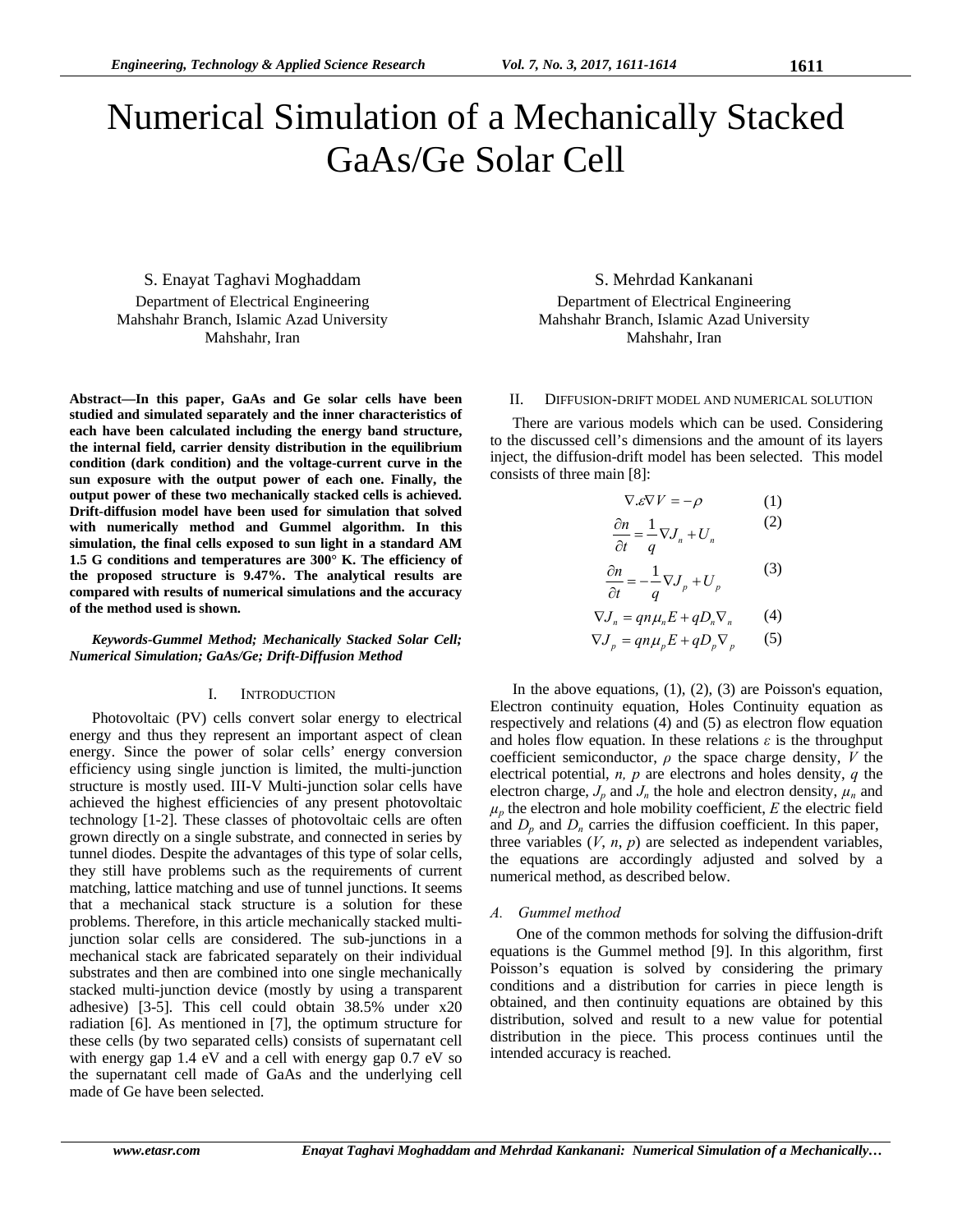# *B. Discretizing the equations*

For discretization diffusion-drift equations have been used from finite difference method [10]. But in discretization the equations related to semi-conductive simulation it should be considered to one point. Discretization steps should not be larger than a certain limit, otherwise the numerical iterative method is to be divergent and the simulation is not valid. Along with, there are three conditions:

- the limitation related to location steps  $(\Delta r \le L_D) = \sqrt{\frac{\varepsilon k_{BT}}{q^2 N}}$
- the limitation related to time steps  $(\Delta t \le t_{dr}) = \frac{\epsilon}{q\mu N}$ ε  $\mu$  $\Delta t \leq t_{dr} = \frac{c}{\Delta t}.$
- the limitation in voltage steps applied to the intended  $V \leq V_t$ ) =  $\frac{k}{t}$

$$
\text{piece } (\Delta V \leq V_t) = \frac{\kappa_{BT}}{q} \, .
$$

In above relations, *∆r*, *∆V* and *∆t* are discretization steps of local, time, and applied voltage to piece as respectively. Also  $K_B$  is the Boltzmann constant, *T* the environment temperature, *N* the density of carriers mold,  $t<sub>dr</sub>$  the semi-conductive rest time and  $V_t$  its heat potential. In addition to the expressed issues, it is necessary to say that since the equations are solved numerically with replication methods (Gummel method), these equations should be written in a way to be suitable for iterative algorithms. Hence, in addition to discretization, it should be rewritten appropriately. So we rewrite one by one the relations to diffusion-drift equations for one-dimension mode. In order to rewrite Poisson's equation, first we discretize the equation (1) and replace the relation  $\rho = p - n + N_d - N_a$  ( $N_d$  and  $N_a$  are donor and acceptor impurity densities as respectively) in it in order to write the equation in terms of independent variables. Then we replace  $V_{new} = V_{old} + \Delta V$  in obtained equation to give a final form for Poisson's equation (6 and 7). This frame can be used in the iterative algorithm.

$$
A_i V_{i+1}^{New} + B_i V_i^{New} + C_i V_{i-1}^{New} = D_i
$$
 (6)

$$
B_i = -\left(\frac{2}{\Delta_x^2} + \frac{qn_i}{\varepsilon V_i}(\varepsilon^{\alpha} + \varepsilon^{-\alpha})\right), \frac{D_i}{l} = \varepsilon^{\alpha} - \varepsilon^{\alpha} - \frac{N'}{n_i} + (\varepsilon^{\alpha} + \varepsilon^{-\alpha})A_i = C_i = \frac{1}{\Delta x^2} \tag{7}
$$

$$
\alpha = \frac{V_i^{old}}{V_i}, l = \frac{qn_i}{\alpha}, N' = N_d - N_a
$$
\n(8)

where  $\Delta$ <sup>*x*</sup> is the local step in one-dimension and *i* is the discrete points number along with this dimension. For solving (9), the LU placement method is used (10). However, it has been stated that using (7) and (8) depends the simulation to the discretization step length [11] and if the voltage difference between two subsequently points is higher than  $2V_t$  into the piece, the simulation will diverge. Hence, the Gummel-Scharfetter flow relation ((9) for electrons) is used [12].

$$
m = \frac{V_i - V_{i-1}}{V_i} J_{i-1/2}^n = -\frac{qD_{i-1/2}^n}{\Delta x^2} [n(i)B(m) - n(i-1)B(-m)] \tag{9}
$$

The aim of  $B(m)$  is that Bernoulli function. By replacing (9) in (2) and its discretization, assuming the steady state  $\partial$ *n* 

$$
(\frac{\partial n}{\partial t}) = 0
$$
 we obtain:

$$
An_{i}n_{i+1} + Bn_{i}n_{i} + Cn_{i}n_{i-1} = Rn_{i}
$$
\n
$$
C_{n} = \frac{D_{i-2}^{n}B(-m)}{\Delta x^{2}}, Bn_{i} = -\frac{1}{\Delta x^{2}}[D_{i+2}^{n}B(n) + D_{i-2}^{n}B(m)]An_{i} = \frac{D_{i-2}^{n}B(-n)}{\Delta x^{2}}
$$
\n
$$
n = \frac{V_{i} - V_{i+1}}{V_{i}}, \qquad Rn_{i} = Un_{i} - Gn_{i}
$$
\n
$$
(11)
$$

Where  $Un_i$  and  $Gn_i$  are the recombination rate and the rate of electrons production respectively. Similarity, the same process is used for holes.

#### III. PROPOSED SOLAR CELL STRUCTURE

 As mentioned in the introduction part, as it is necessary to be the higher cell energy gap as equal  $\frac{1}{4}$  eV (3), semiconductive GaAs to Eg=1.41 eV is the best option. The structure of this cell is provided in Figure 1a. The shown cell in Figure 1a is a one-link *pn* cell that has used the areas with high injection in order to reduce the ohmic effect of contacts. The top surface of the cell is covered by an anti-reflex covering layer to minimize the reflection losses. The thickness of the desired cell is 14µm that is enough for our aim [3]. The underlying cell should have an energy gap of 0.7 eV and semiconductors as InGaAsm, GaSb, and Ge are the best options for this purpose with energy gaps of 0.67 eV, 0.72 eV, and 0.75 eV respectively. In this paper, Ge has been used for the underlying cell. The structure of this cell is shown in Figure 1b.



Fig. 1. Cell structure in simulation: (a) upper cell (GaAs) (b) underlying cell (Ge)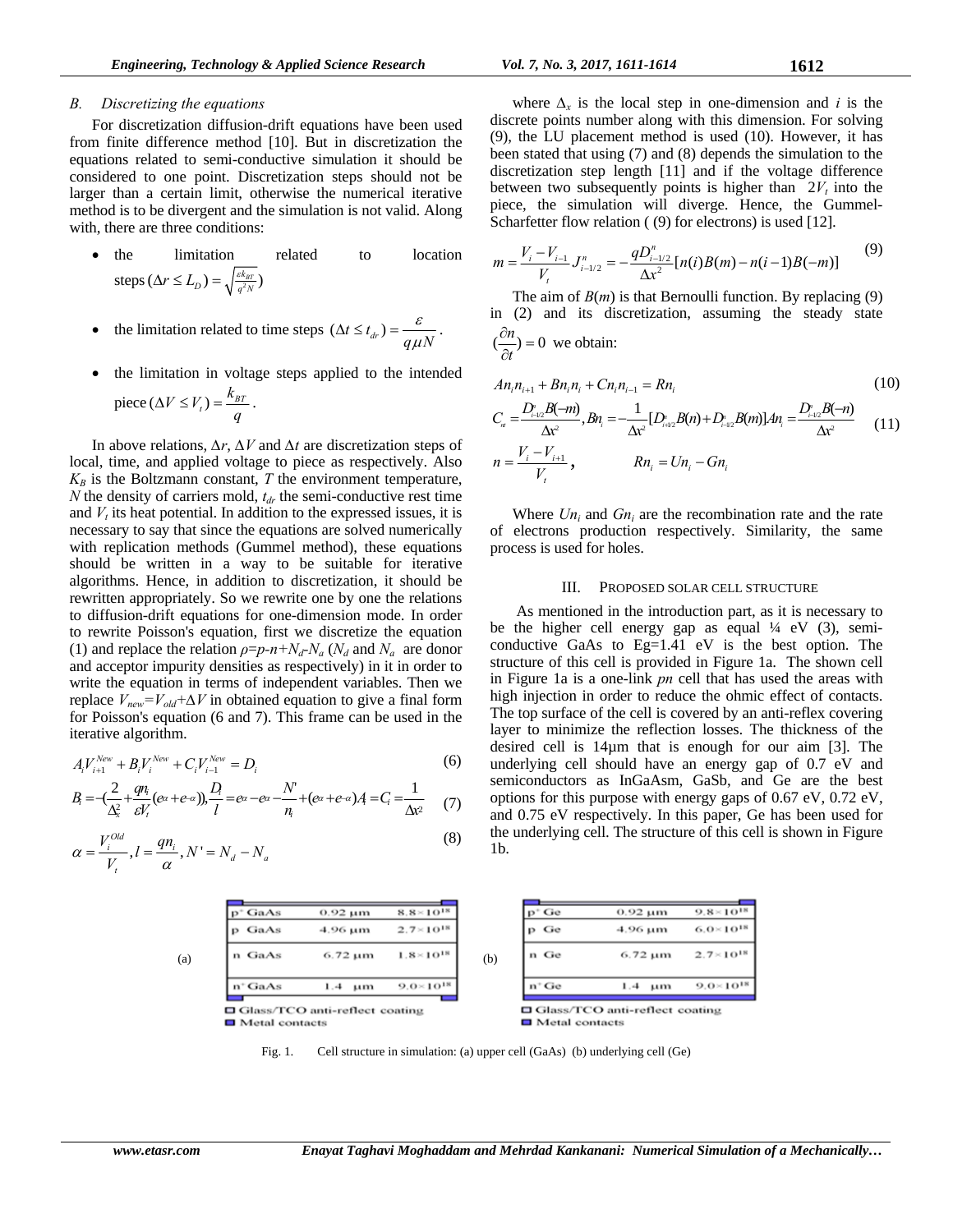# IV. NUMERICAL SIMULATION

The numerical simulations are performed in MATLAB 2010a [13-14]. It is assumed that each absorbed photon provide an electron-hole pairs. Each of the sub-cells is simulated in two states (in balance state (dark) and in light radiation state). Final results are shown in Figure 2. Comparison of analytic and simulation data is shown in Table I. It should be noted that if we connect sub-cells in mechanical layout as parallel to have a separated charge, maximum final cell power is equal to the sum of powers maximum of each cells [3]. According to the simulation, the output maximum power of the GaAs is equal to

0.635 mW/cm<sup>2</sup> and of the Ge cell to 0.635 mW/cm<sup>2</sup>. Hence the efficiency of changing the GaAs/Ge cell with this mechanical layout is 9.47%.

TABLE I. COMPARISON OF ANALYTIC AND SIMULATION DATA

| <b>Variable</b>       | <b>Simulation results</b> | <b>Analytic results</b> |
|-----------------------|---------------------------|-------------------------|
| $I_{SC(GaAs)}$        | 7.543 mA                  | 7.666 mA                |
| $V_{OC(GaAs)}$        | $0.9501$ V                | $0.9505$ V              |
| $I_{SC(Ge)}$          | 9.192 mA                  | 9.343 mA                |
| $V_{\mathrm{OC(Ge)}}$ | 0.1300 V                  | 0.1304                  |



Fig. 2. Simulation results: )a) conduction band diagram (b) electrical field variations (c) carrier concentration (d) density of electric charge in balance state (dark) (e) I-V characteristics in light radiation state

# V. CONCLUSION

 In this article, a GaAs/Ge solar cell by mechanical layout was simulated in two states, dark and light radiation, with standard conditions AM1.5 G at  $300^\circ$  k temperature. For this work we used the diffusion-drift equations that were solved, using numerical methods, in MATLAB. The simulated results are shown and discussed and their values are compared to those from analytical computations.

## ACKNOWLEDGMENT

The author would like to acknowledge the Islamic Azad University, Mahshahr Branch, Iran, for funding the research project entitled "Simulation of hetero-junction GaAs/Ge solar cell" out of which this paper is derived. The authors also acknowledge Mr. Jabar Ganji for his contribution.

## **REFERENCES**

[1] R. Aguinaldo, Modeling Soluiton and Simulation for Advanced III-V Photovoltaics Based on Nanostructures, M.S. Thesis, Dept. Material